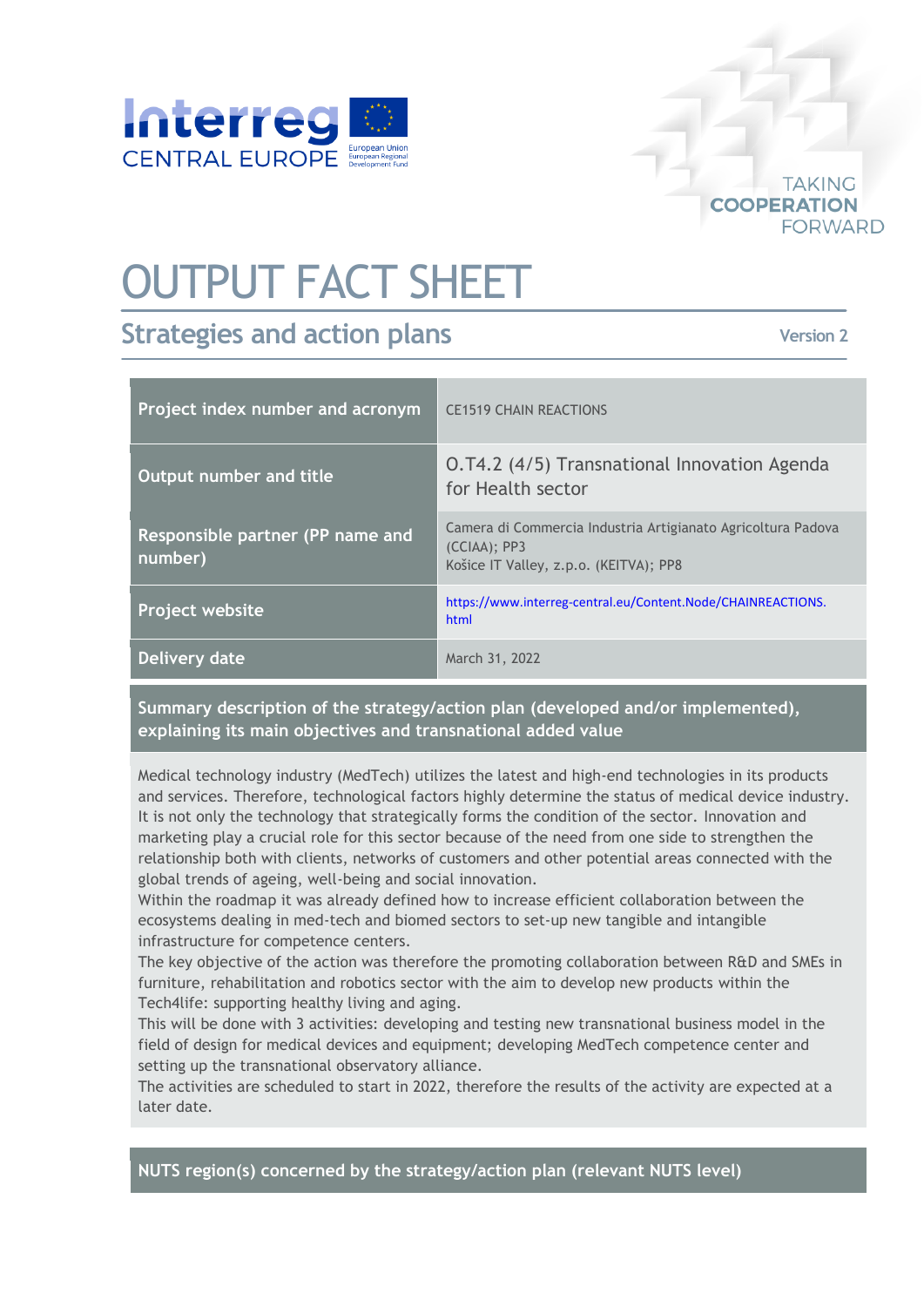

NUTS regions on NUTS2 level that are involved in the implementation of the roadmap are: Veneto (ITH3) in Italy, and Śląskie (PL22) in Poland.

**Expected impact and benefits of the strategy/action plan for the concerned territories and target groups**

The activity will result in increased and more efficient collaboration between the ecosystems dealing in med-tech and biomed sectors. New tangible and intangible infrastructure taking the form of a competence center will be set-up in order to support the connectivity between the sectors and allow for learning experience that will benefit the SMEs as well as the researchers in the field.

The activity follows the existing initiatives for developing technologies and promote their use in health sector, such as the Veneto region Tech4Life network for health technologies.

This way both researchers and SME producers benefit from joint collaboration and joint development of new products that will support the activities within the health sector either in use of new technology in the fields of furniture, rehabilitation and robotics.

By such collaboration new products will incorporate newest findings of research sector and thus represent cutting edge technology application and uptake.

## **Sustainability of the developed and/or implemented strategy/action plan and its transferability to other territories and stakeholders**

These activities are scheduled to start in 2021 and will be ongoing the next years. They will be sustained through joined cooperation through the TEP and OCS, where both duo partners will ensure further cooperation in the post-project period.

The transferable element is without any doubt the methodology for setting up the collaboration between the various stakeholders and promotion of collaboration between the R&D and SMEs. The infrastructure for this collaboration in a form of the competence center and the observatory alliance. On the other hand, the activities of the new transnational business model can be replicated within other transnational cooperation that have to deal with different frameworks, within which the development and its exploitation in real sector are taking place in various cooperating regions.

**References to relevant deliverables and web-links If applicable, pictures or images to be provided as annex**